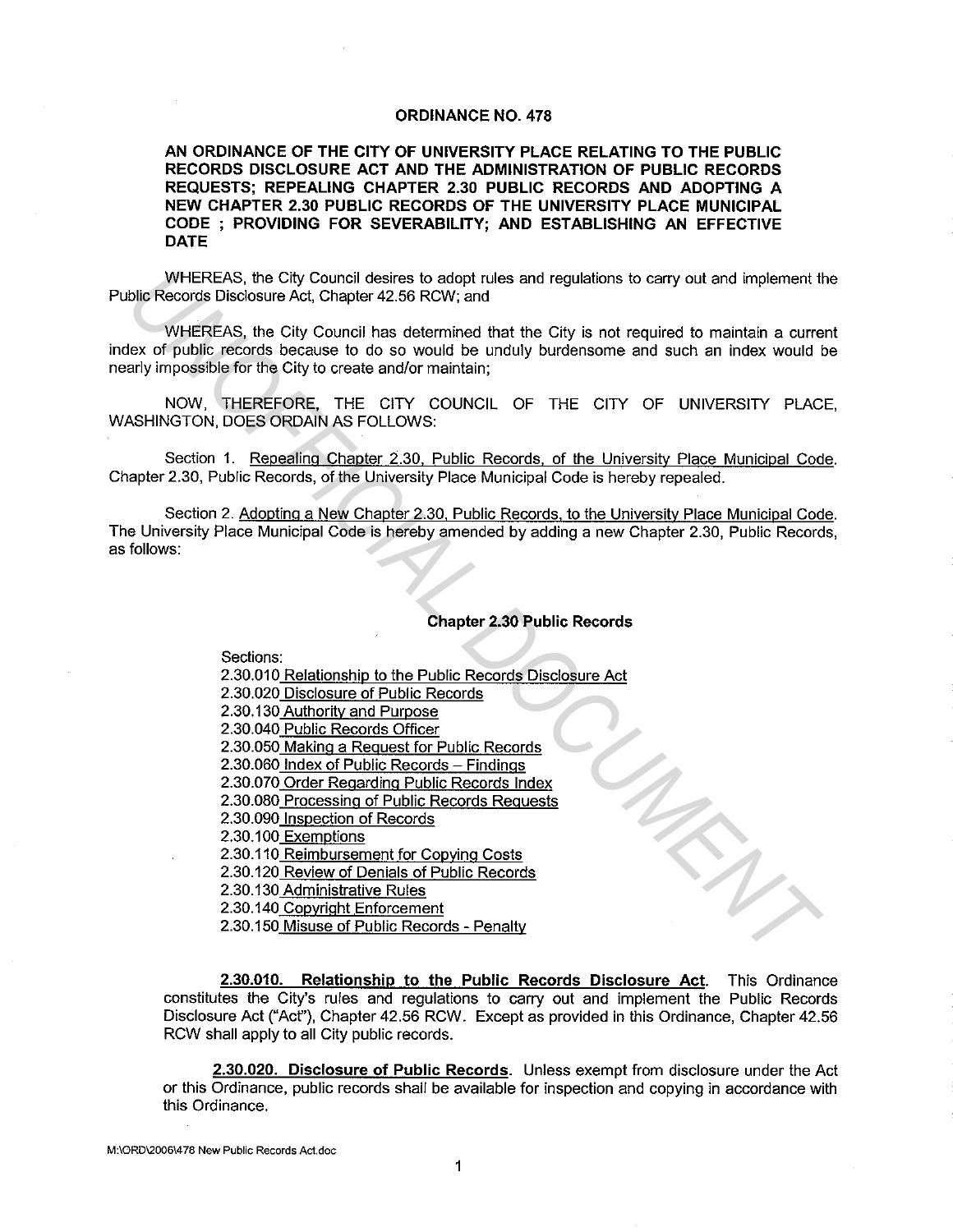### 2.30.030. Authority and Purpose.

A. The Act requires each city to make available for inspection and copying nonexempt "public records" in accordance with published rules. The Act defines "public records" to include any "writing containing information relating to the conduct of government or the performance of any governmental or proprietary function prepared, owned, used, or retained" by the City.

B. The purpose of these rules is to establish the procedures the City shall follow in order to provide full access to public records. These rules provide information to persons wishing to request access to public records of the City and establish processes for both requestors and City staff that are designed to best assist members of the public in obtaining such access.

C. The purpose of the Act is to provide the public full access to information concerning the conduct of government, mindful of individuals' privacy rights and the desirability of the efficient administration of government. The Act and these rules shall be interpreted in favor of disclosure. In carrying out its responsibilities under the Act, the City shall be guided by the provisions of the Act describing its purposes and interpretation. **UNITENTIFY CONTROVER CONTROVER CONTROVER CONTROVER CONTROVER CONTROVER CONTROVER CONTROVER CONTROVER CONTROVER CONTROVER CONTROVER CONTROVER CONTROVER CONTROVER CONTROVER CONTROVER CONTROVER CONTROVER CONTROVER CONTROVER** 

## 2.30.040. Public Records Officer.

A. The City Council for the City of University Place hereby appoints the City Clerk as the official public records officer pursuant to RCW 42.56.580. Any person wishing to request access to public records of the City, or seeking assistance in making such a request shall contact the public records officer of the City:

> Public Records Officer (City Clerk) City of University Place University Place City Hall 3715 Bridgeport Way West, Suite B-1, University Place, WA 98466 Telephone: 253/566-5656 Fax: 253/566-5658

Information is also available at the City's website at www.cityofup.com

B. The public records officer is not required to personally fulfill the requests for public records. A request may be fulfilled by a City employee other than the public records officer. If the request is made to the public records officer but fulfilled by others in the City, the public records officer shall be responsible for directing the request to the appropriate person or persons in the City for processing.

C. The public records officer or designee shall provide the "fullest assistance" to requestors; ensure that public records are protected from damage or disorganization; and prevent fulfilling public records requests from causing excessive interference with essential functions of the City.

# 2.30.050. Making a Request for Public Records.

A. Any person wishing to inspect or copy public records of the City shall make the request in writing on the City's request form, or by letter, fax, or e-mail addressed to the public records officer, and include the following information:

Name of requestor;

- 1. Address of requestor;
- 2. Other contact information, including telephone number and any e-mail address;
- 3. Identification of the public records adequate for the public records officer or designee to locate the records;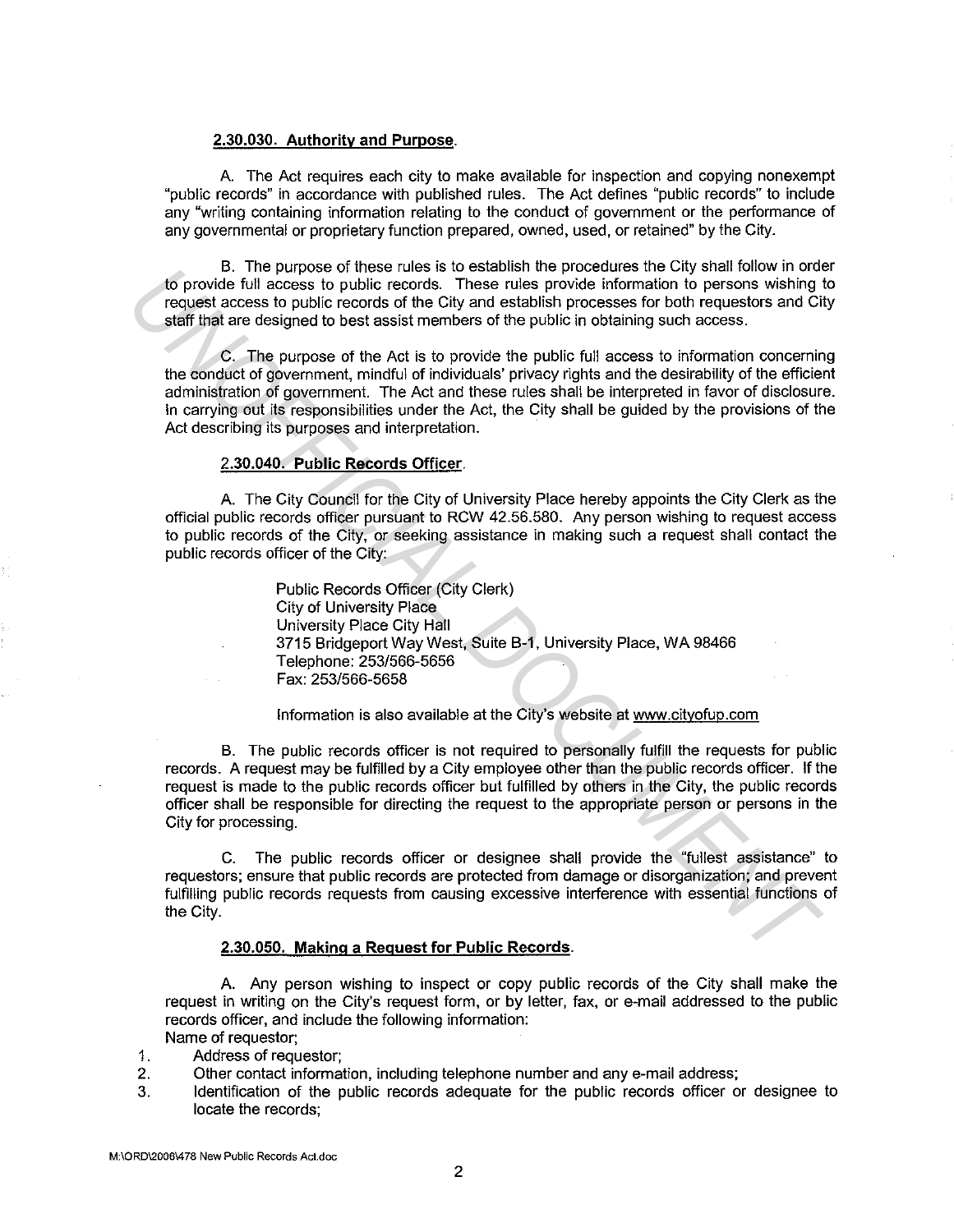4. The date and time of day of the request; and<br>5. A statement that the request is not for a comparation

5. A statement that the request is not for a commercial purpose.

B. If the requestor wishes to have copies of the records made instead of simply inspecting them, he or she shall so indicate and make arrangements to pay for copies of the records or a deposit.

C. A form is available for use by requesters at the City Clerk's office and on-line at www.cityofup.com.

D. The public records officer or designee may accept requests for public records that contain the above information by telephone or in person. If the public records officer or designee accepts such a request, he or she will confirm receipt of the information and the substance of the request in writing.

### **2.30.060. Index of Public Records - Findings.**

A. Chapter 42.56 RCW requires all cities and public agencies to maintain and make available a current index of all public records.

B. RCW 42.56.070(4) provides that if maintaining such an index would be unduly burdensome, or would interfere with agency operation, a city need not maintain such an index, but it must issue and publish a formal order specifying the reasons why and the extent to which compliance would be unduly burdensome. D. The public records officer or designee may eccept requests for public records the<br>excepts such a request, he or she will continuin receipt of the information and the substance of the<br>excepts such a request ho or she wi

C. The City of University Place is comprised of two departments, 14 divisions and subdivisions, which maintain separate databases and/or recordkeeping systems for the indexing of records and information.

D. Because the City has records which are. diverse, complex, and stored in multiple locations and in multiple computer systems, formats, and/or databases, it is unduly burdensome, if not physically impossible, to maintain a central index of records.

E. The City will make available for inspection and/or copying all public records, including any indexes that are maintained by the City pursuant to the Act, Chapter 42.56 RCW, and this Ordinance.

**2.30.070. Order Regarding Public Records Index.** Based upon the findings set forth in Section 6 of this Ordinance, and pursuant to RCW 42.56.070(4)(a), the City Council orders the following:

A. The City is not required to maintain a current index of public records due to findings of the City Council that the requirements are unduly burdensome and such a list is nearly impossible to create and/or maintain; and

B. Pursuant to Chapter 42.56 RCW and this Ordinance, the City shall make available for public inspection and/or copying all public records and any indexes of public records maintained by the City to the extent not exempt from inspection and/or copying pursuant to RCW 42.56 or other applicable law.

#### **2.30.080. Processing of Public Records Requests.**

A. Providing "fullest assistance." The City shall adopt rules to "provide full access to public records," "protect records from damage or disorganization," "prevent excessive interference with other essential functions of the agency," provide "fullest assistance" to requestors, and provide the "most timely possible action" on public records requests. The public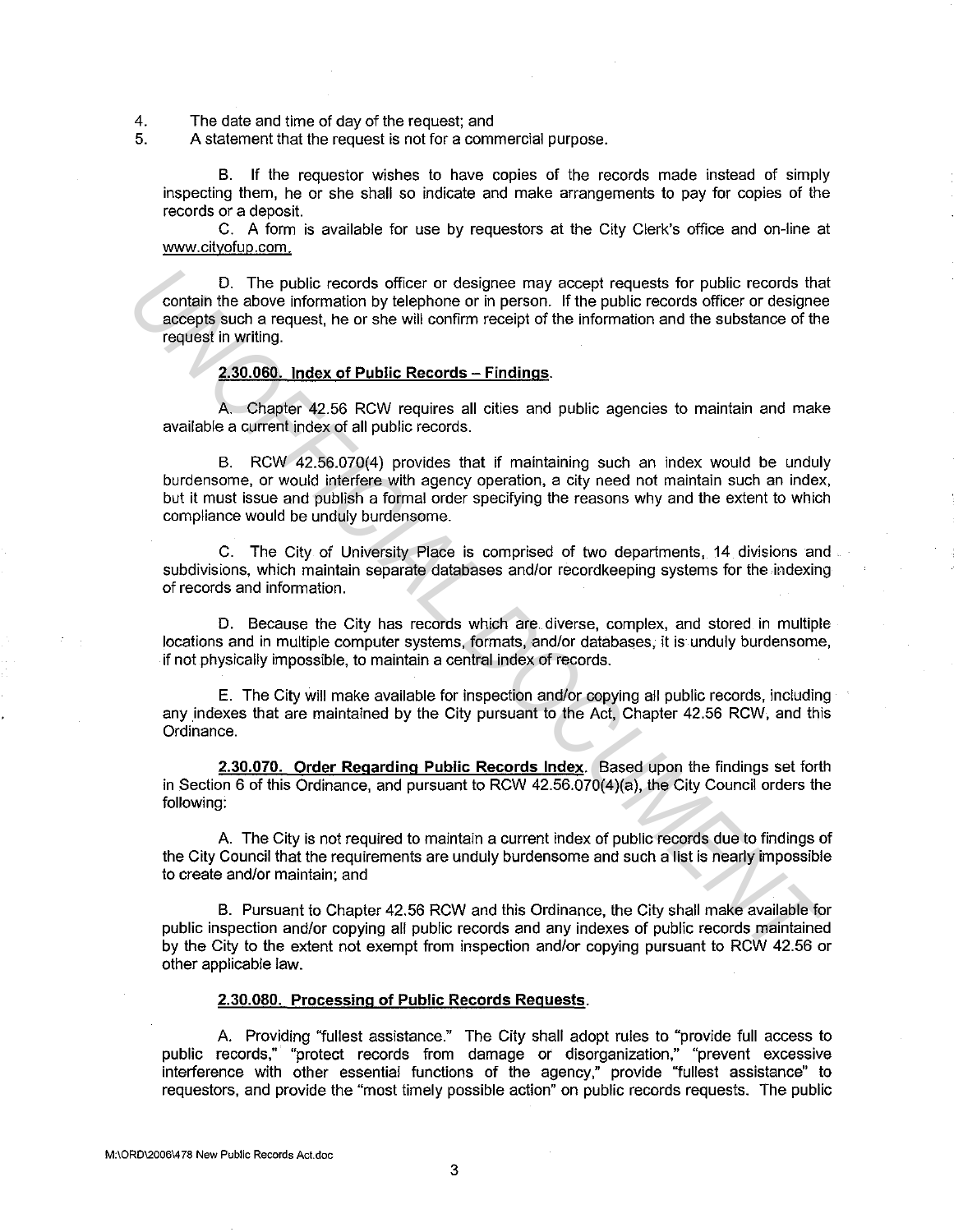records officer or designee shall process requests in the order allowing the most requests to be processed in the most efficient manner.

B. Acknowledging receipt of request. Upon receiving a completed written request for public records form, the public records officer shall determine whether the requested record is exempt by law from inspection and copying in whole or in part. The public records officer shall make an initial response to the request for public records within five (5) business days of receipt of the request. In the *event* a request for public records is received after 5:00 p.m., the request shall be deemed to have been received on the next business day. Depending on the nature of the request, the public records officer shall do one or more of the following:

1. Make the records available for inspection or copying;

- 2. If copies are requested and payment of a deposit, for the copies, if any, is made or terms of payment are agreed upon, send the copies to the requestor;
- 3. Provide a reasonable estimate of when records will be available;
- 4. If the request is unclear or does not sufficiently identify the requested records, request clarification from the requestor. Such clarification may be requested and provided by telephone. The public records officer or designee may revise the estimate of when records will be available; or
- 5. Deny the request.

C. Protecting rights of others. In the *event* that the requested records contain information that may affect rights of others and may be exempt from disclosure, the public records officer may, prior to providing the records, give notice to such others whose rights may be affected by the disclosure. Such notice should be given so as to make it possible for those other persons to contact the requestor and ask him or her to revise the request, or, if necessary, seek an order from a court to prevent or limit the disclosure. The notice to the affected persons shall include a copy of the request.

D. Records exempt from disclosure.

- 1. Some records are exempt from disclosure, in whole or in part under RCW 42.56 or other State laws. If the City believes that a record is exempt from disclosure and should be withheld, the public records officer shall state the specific exemption and provide a brief explanation of why the record or a portion of the record is being withheld. If only a portion of a record is exempt from disclosure, but the remainder is not exempt, the public records officer shall redact the exempt portions, provide the non-exempt portions, and indicate to the requestor why portions of the record are being redacted. **Univergrets the public records officer shall do one at move that is proposed the following.**<br> **In Make the records summate for three contents of the following:**<br> **2.** If copies are requested and payment of a doposit, for
- 2. A decision by the public records officer denying inspection shall be reviewed by the City Attorney. Such review shall be deemed complete at the end of the second business day following the denial of inspection and shall constitute final City action for the purposes of judicial review. The requestor shall be notified by mail of the decision to grant or deny the request.

E. No duty to create records. The City is not obligated to create a new record to satisfy a records request.

F. Organization of records. The City shall maintain its records in a reasonably organized manner. The City shall take reasonable actions to protect records from damage and disorganization. A variety of records are available on the City's website at www.cityofup.com. Requestors are encouraged to view the documents available on the website prior to submitting a records request.

G. Similar treatment and purpose of the request. The City shall not distinguish among persons requesting records, and such persons shall not be required to provide information as to the purpose for the request, except to determine if the request is for commercial use or would violate another statute prohibiting disclosure.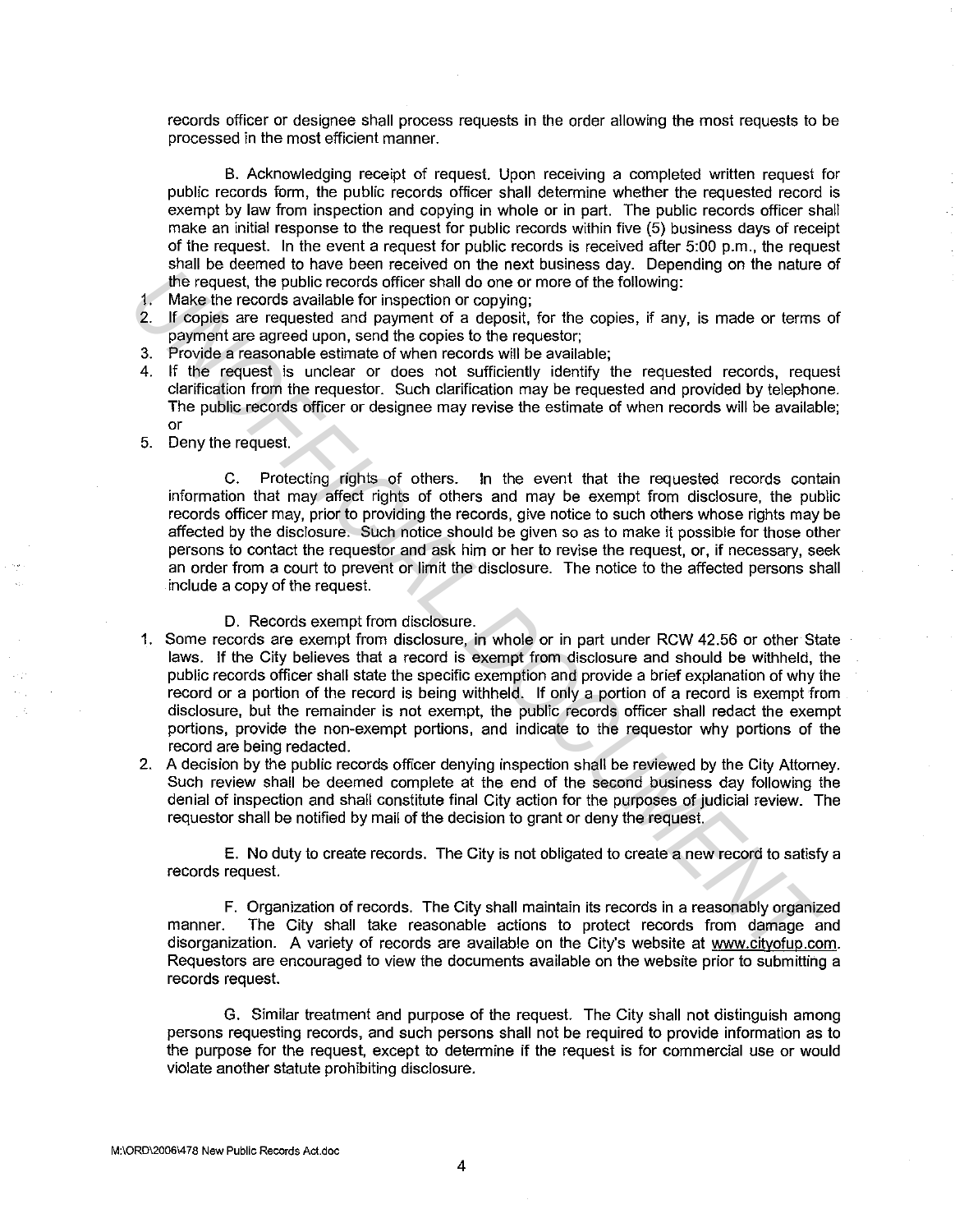### **2.30.090. Inspection of Records.**

A. Hours for inspection of records. Public records are available for inspection and copying during normal business hours of the City, Monday through Friday, by appointment, excluding legal holidays. Records must be inspected at University Place City Hall.

B. Facilities for inspection of records. The City shall provide space to inspect public records. No member of the public may remove a document from the viewing area or disassemble or alter any document. The requestor shall indicate which documents he or she wishes the City to copy.

C. Thirty-day period for inspection of records. The requestor shall claim or review the assembled records within thirty days of the City's notification to him or her that the records are available for inspection or copying. The City shall notify the requestor in writing of this requirement and inform the requestor that he or she shall contact the City to make arrangements to claim or review the records. If the requestor or a representative of the requestor fails to claim or review the records within the thirty-day period or make other arrangements, the City may close the request and re-file the assembled records. other public records requests can be processed ahead of a subsequent request by the same person for the same or almost identical records, which can be processed as a new request. **E.** Thirty-day particle in the peached one is the requester shall dialin or review the secure of the case of the case of the case of the case of the case of the case of the case of the case of the case of the respective o

D. Providing copies of records. After inspection is complete, the public records officer or designee shall make the requested copies or arrange for copying.

E. Providing records in installments. When the request is for a broad range of records, the public records officer or designee may provide access for inspection and copying in installments, if he or she reasonably determines that it would be practical to provide the records in that way. If, within thirty days, the requestor fails to inspect the entire set of records or one or more of the installments, the public records officer or designee may stop searching for the remaining records and close the request.

. F. Completion of inspection. When the inspection of the requested records is complete· and all requested copies are provided, the public records officer or designee shall indicate that the City has completed a diligent search for the requested records and made any located nonexempt records available for inspection.

G. Closing withdrawn or abandoned request. When the requestor withdraws the request, fails to fulfill his or her obligations to inspect the records, or fails to pay the deposit or final payment for the requested copies, the public records officer shall close the request and indicate to the requestor that the City has closed the request.

H. Later discovered documents. If, after the City has informed the requestor that it has provided all available records, the City becomes aware of additional responsive documents existing at the time of the request, the City shall promptly inform the requestor of the additional documents and provide them on an expedited basis.

### **2.30.100. Exemptions.**

A. The Act provides that a number of documents are exempt from public inspection and copying. In addition, documents are exempt from public disclosure if any other statute exempts or prohibits disclosure. Requestors should be aware of exemptions, outside the Act, that restrict the availability of some documents held by the City for inspection and copying.

B. The City Clerk's office shall maintain and make available a list of other statutory exemptions. This list may also be viewed on the City's website at www.cityofuo.com. This list is

COM 2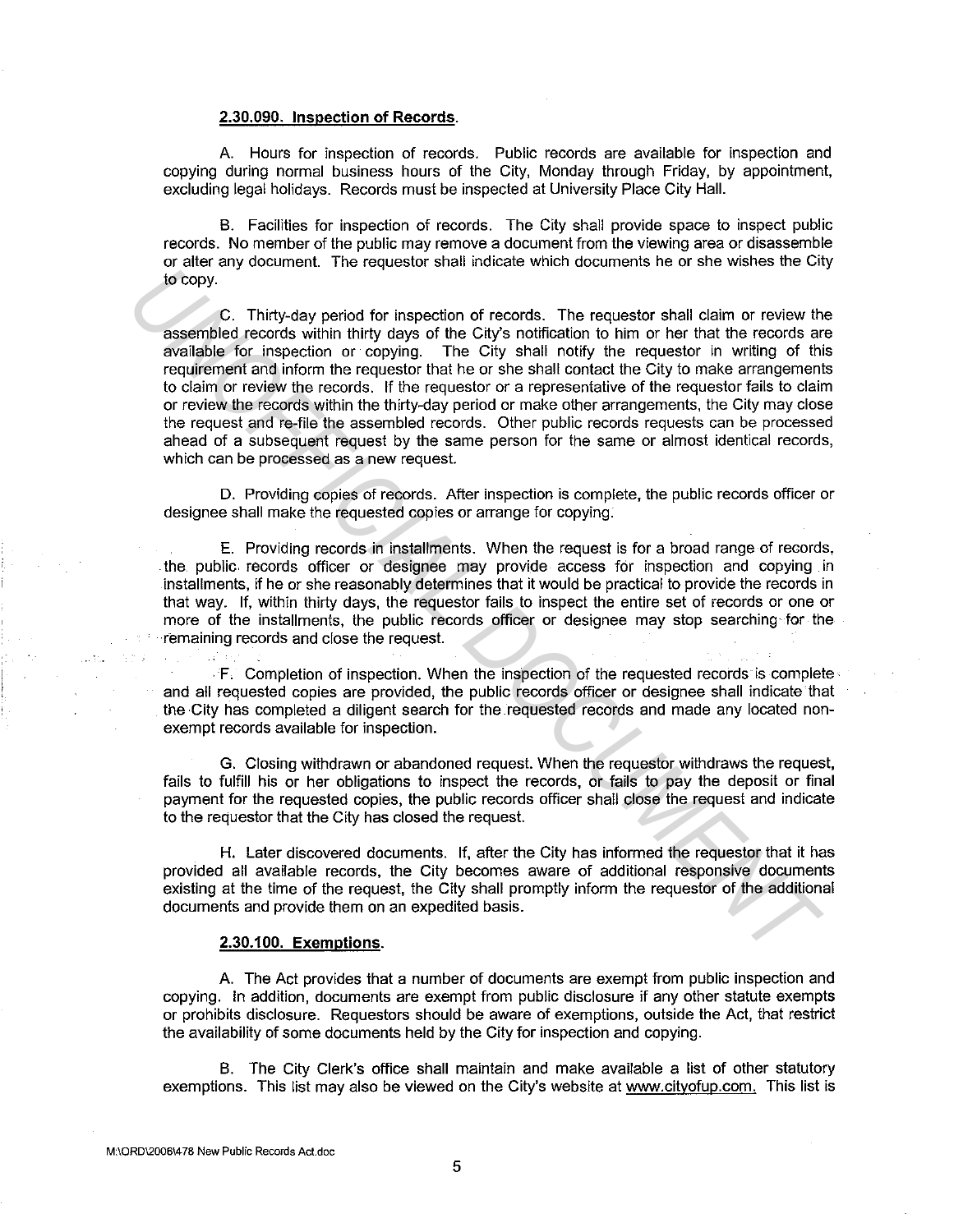for informational purposes only and the City's failure to list an exemption shall not affect the efficacy of any exemption.

C. The City is prohibited by statute from disclosing lists of individuals for commercial purposes.

# **2.30.110. Reimbursement for Copying Costs.**

A. Copies of written records, maps, photographs including slides, audio tape recordings, video tape recordings and diskettes shall be made and provided by the City upon request and payment of the actual cost of reproducing the same, which cost shall be established by City Council resolution.

B. Labor and mailing costs shall be included in the cost of reproduction. The costs of reproduction provided for by resolution shall include, but not be limited to, the following records: street maps, zoning maps, zoning codes, ordinances, public meeting minutes, resolutions, verbatim transcripts, deeds, contracts, and other records.

C. Where the request is for a certified copy, there shall be an additional charge in the amount established by City Council resolution to cover the additional expense and time required for certification.

D. The public records officer may provide copies of City records at no charge to individuals or government agencies doing business with the City, if the public records officer determines such action is in the best interests of the City.

# **2.30.120. Review of Denials of Public Records.**

A. Petition for internal administrative review of denial of access. Any person who objects to the initial denial or partial denial of a records request may petition in writing to the public records officer for a review of that decision. The petition shall include a copy of or reasonably identify the written statement by the public records officer or designee denying the request.

B. Consideration of petition for review. The public records officer shall promptly provide the petition and any other relevant information to the public records officer's supervisor or other City official designated by the City to conduct the review. That person will immediately consider the petition and either affirm or reverse the denial within two business days following the City's receipt of the petition, or within such other time as the City and the requestor mutually agree to video tape recordings and diskettes shall be made and provided by the City upon request and<br>payment of the actual cost of reproduction.<br> **US** Leave mad mailing costs shall be included in the ost of reproduction. The cost o

C. Judicial review. Any person may obtain court review of denials of public records request pursuant to RCW 42.56.550 at the conclusion of two business days after the initial denial regardless of any internal administrative appeal.

**2.30.130. Administrative Rules.** The City Manager, upon recommendation of the public records officer, may issue rules for the implementation of this Ordinance.

**2.30.140. Copyright Enforcement.** The City recognizes that any software and special applications for software developed by City officers and employees in the scope of their employment are owned by the City pursuant to the copyright laws, 17 U.S.C., Sections 101 and 201. The City shall make available to all requestors a license to use such software so as to make use of all public data.

**2.30.150. Misuse of Public Records - Penalty.** Every person who shall unlawfully remove, alter, mutilate, destroy, disorganize, conceal, erase, obliterate, or falsify any public record shall be guilty of a misdemeanor.